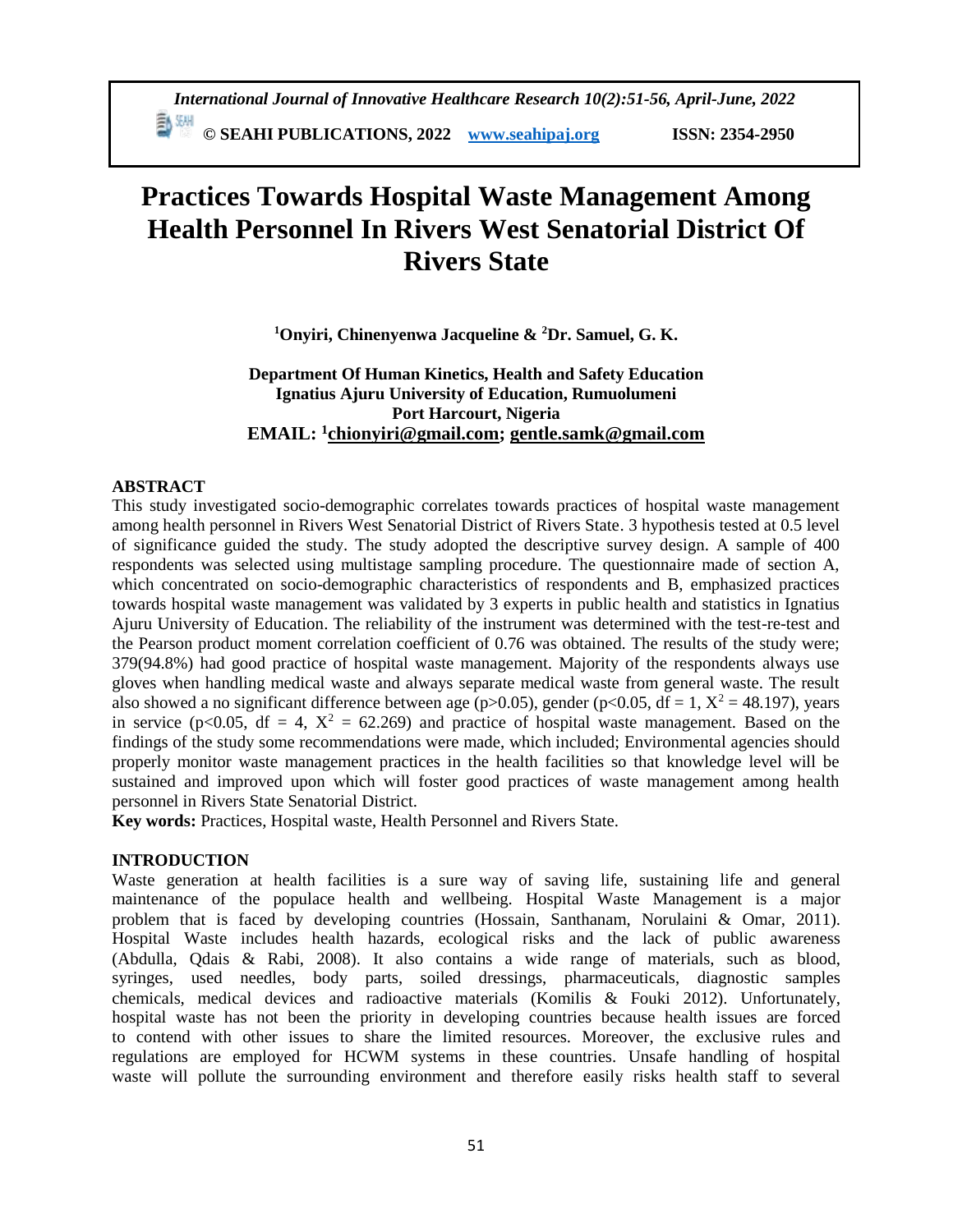diseases (Hossain, et al, 2011). Therefore, HCWM should be given a great attention to ensure a better hospital hygiene and safety of health care staff and communities (Jafri  $\&$  Siddiqui, 2014).

Age is associated with the activity level of an individual. The age of an individual sometimes determine the knowledge of that person as he might acquire more knowledge on daily basis pertaining life and other activities. The age of health personnel could sometimes determine his practices towards hospital waste management, as he may have seen the effect of poor waste management over years of practice. According to Maina, Andrew and Ngugi (2016) age does not influence the knowledge of hospital waste management. Age does not even have a significant influence on the practices associated with hospital waste management. He further asserts that older health personnels practice better waste management compared to younger ones (Makhum, 2016).

According to Chima, Ezekwe and Odigha (2011), the number of years in service, gender and age does not even have a significant influence on knowledge and practice of hospital waste management, as some old staff feel tired all the time, while young ones are always in a haste to meeting up with appointments, whereas the males do not care much about waste because the female staff are always there to manage waste. Maina, Andrew and Ngugi (2016) has it that, socio-demographic variables does not have significant influence on the knowledge and practice of medical waste issues. But however avert that female are more conversant with waste management than their male counterparts, which was revealed in their study. This might be true because female do more of domestic work at homes than men, as a result may be similar in the hospital as well. The number of years in service may not even determine the practices towards hospital waste management as Ghareeb and Mohamed (2014) puts it, that younger health personnels are eager to keep their work therefore tend to abide by all the rules and regulations in the hospital including proper waste handling while older personnels do not pay much attention to waste management practices, but there was no significant difference in their practice to waste management based on years of experience. Therefore the age, gender and year of experience in service does not also determine their practice as regards hospital waste management. This implies that most health personnel's that have stayed in the system do not have good practice in handling waste in the hospital irrespective of age and gender. That is why in cases of hospital acquired infections both gender suffer it irrespective of age. Despite the magnitude of health hazards associated with poor hospital waste management, there is yet to be an implemented legal provision guiding the management of hospital waste in Nigeria (Adogu, Ubajak, & Nebuwa, 2014). The poor state of solid waste management in hospital setting could be due to poor implementation of polices and poor waste management practices among hospital workers. Thus this research is poised on investigating socio-demographic correlates towards practices of hospital waste management among Health Personnel in Rivers West Senatorial District of Rivers State.

# **Statement iof ithe iProblem**

Proper handling and disposal of hospital waste is very essential. Hospital waste is a repository to all manner of infections and injuries than any other type of waste. Virtually, all forms of disease ranging from HIV/AIDS, Hepatitis B, skin disease, urinary tract infections and any other could be transmitted via hospital waste. When hospital staff are infected, it reduce the efficiency of the health personnel, the health facility and result in poor attention to sick people, thus increase morbidity and mortality. Waste generated from the health facilities and other places where medically related waste are generated are supposed to be bagged according to the sources; blood related, urine and excretion, and tissue, consumable needles and syringe with each bearing a separate cover container will fitted waiting for disposal vans to collect them at designated time, in line with the WHO recommendation in  $(2011)$ . When hospital waste is well managed, the society involved will be free, the health personnel will be safe and the work force would be better positioned. This present study is focused on ascertaining demographic correlates towards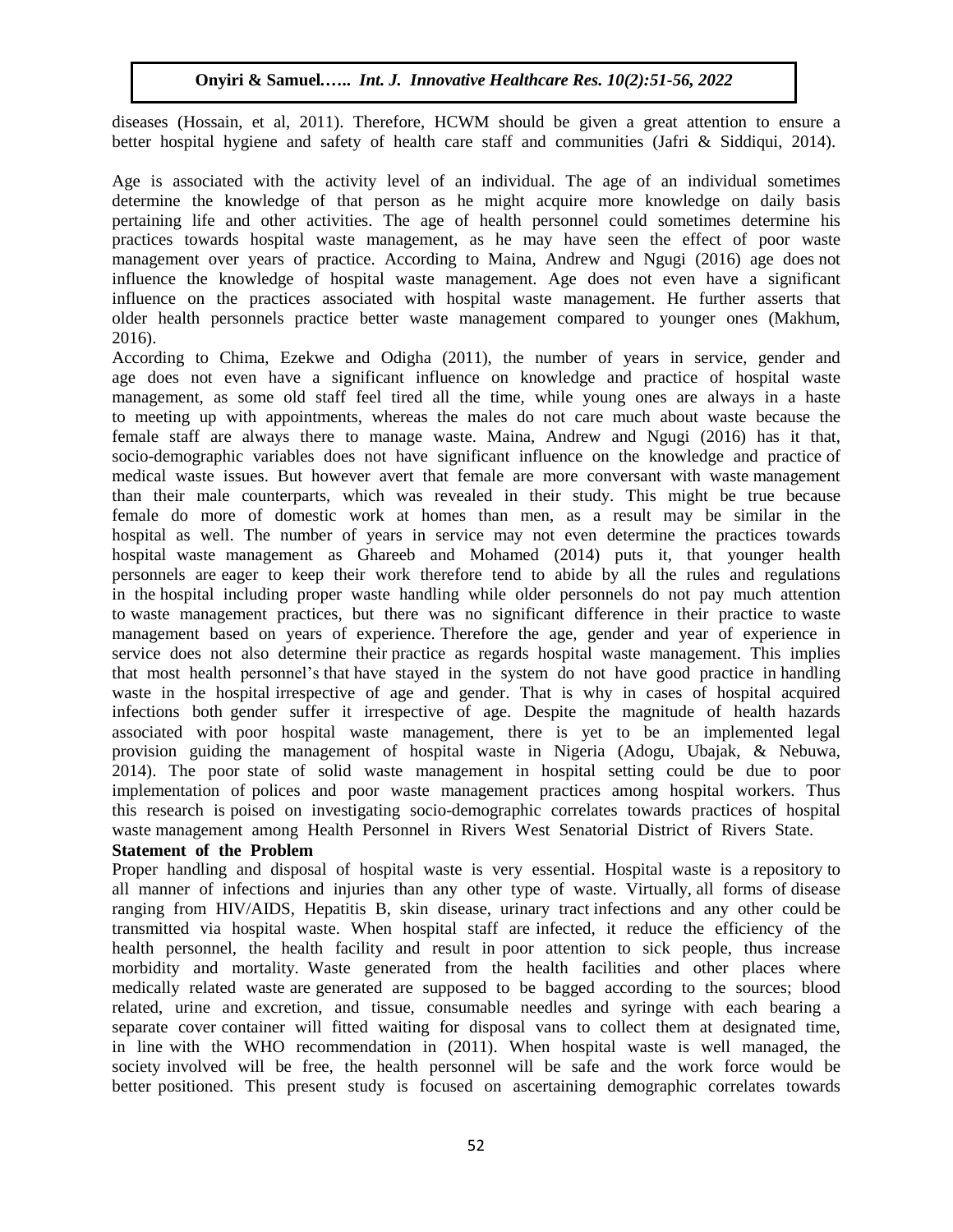practice of hospital waste management among health personnel in Rivers West senatorial district of Rivers State.

#### **Research Hypotheses**

The following null hypotheses were tested at 0.5 alpha level of significant to guide the study.

- 1. There is no significant difference between age of health personnel and practices towards hospital waste management in Rivers West Senatorial district.
- 2. There is no significant relationship between gender of health personnel and practice of hospital waste management in Rivers West district.
- 3. There is no significant relationship between years in service of health personnel and practices towards hospital waste management in Rivers West Senatorial district

# **METHODOLOGY**

The study adopted a cross-sectional survey design. The potency of this design is that it yields data that can be useful for the study within the period of time. The population for this study was all health personnel in Rivers West senatorial district. The same size for the study consisted of 400 of health personnel in Rivers West senatorial district. Multistage sampling procedure was adopted in this study. The instrument for data collection was a self-structured questionnaire. The consistency of the instrument was obtained using Cronbach alpha. The coefficient value of 0.76 was obtained which shows that the instrument was reliable. Data analysis was done using ANOVA, chi square and binary logistic regression at 0.05 alpha level.

# **RESULTS**

**HO1:** There is no significant difference between age of health personnels and practice of hospital waste management.

| Table 3: One-Way ANOVA results showing the significant difference between age of health |
|-----------------------------------------------------------------------------------------|
| personnels and practice of hospital waste management                                    |

| <b>Source</b>         | SS       | Df  | <b>MSS</b> | F-cal | <b>P-value</b> | <b>Decision</b> |
|-----------------------|----------|-----|------------|-------|----------------|-----------------|
| <b>Between groups</b> | 44.645   |     | 22.322     | 3.039 | 0.016          | Accepted        |
| Within groups         | 1596.155 | 398 | 5.680      |       |                |                 |
| <b>Total</b>          | 1640.799 | 400 |            |       |                |                 |

Table 3 shows One-Way ANOVA of the significant difference between age of health personnels and practice of hospital waste management. The finding of this study shows a non-significant difference between age of health personnels and practice of hospital waste management as p<0.05 alpha level, F  $(2,398) = 3.039$ ,  $p = 0.016$ . The null hypothesis which states that there is no significant difference between age of health personnel and practice of hospital waste management is accepted.

**HO2:** There is no significant relationship between gender of health personnels and practice of hospital waste management.

| Table 4: Chi-squared test showing the significant relationship between gender of health personnels |  |
|----------------------------------------------------------------------------------------------------|--|
| and practice of hospital waste management                                                          |  |

| Gender       | <b>Practice</b> |         | <b>Total</b> | df | $X^2$ -value | <b>P-values</b> |
|--------------|-----------------|---------|--------------|----|--------------|-----------------|
|              | Good            | Poor    |              |    |              |                 |
|              | $F(\%)$         | $F(\%)$ |              |    |              |                 |
| Male         | 274(68.5)       | 0(0.0)  | 274(68.5)    |    |              |                 |
| Female       | 105(26.3)       | 21(5.2) | 126(31.5)    |    | 48.197       | 0.000           |
| <b>Total</b> | 379(94.8)       | 21(5.2) | 400(100)     |    |              |                 |

**\***Not Significant**.**

The null hypothesis states that there is no significant relationship between gender of health personnels and practice of hospital waste management. The findings of the study revealed a non-significant relationship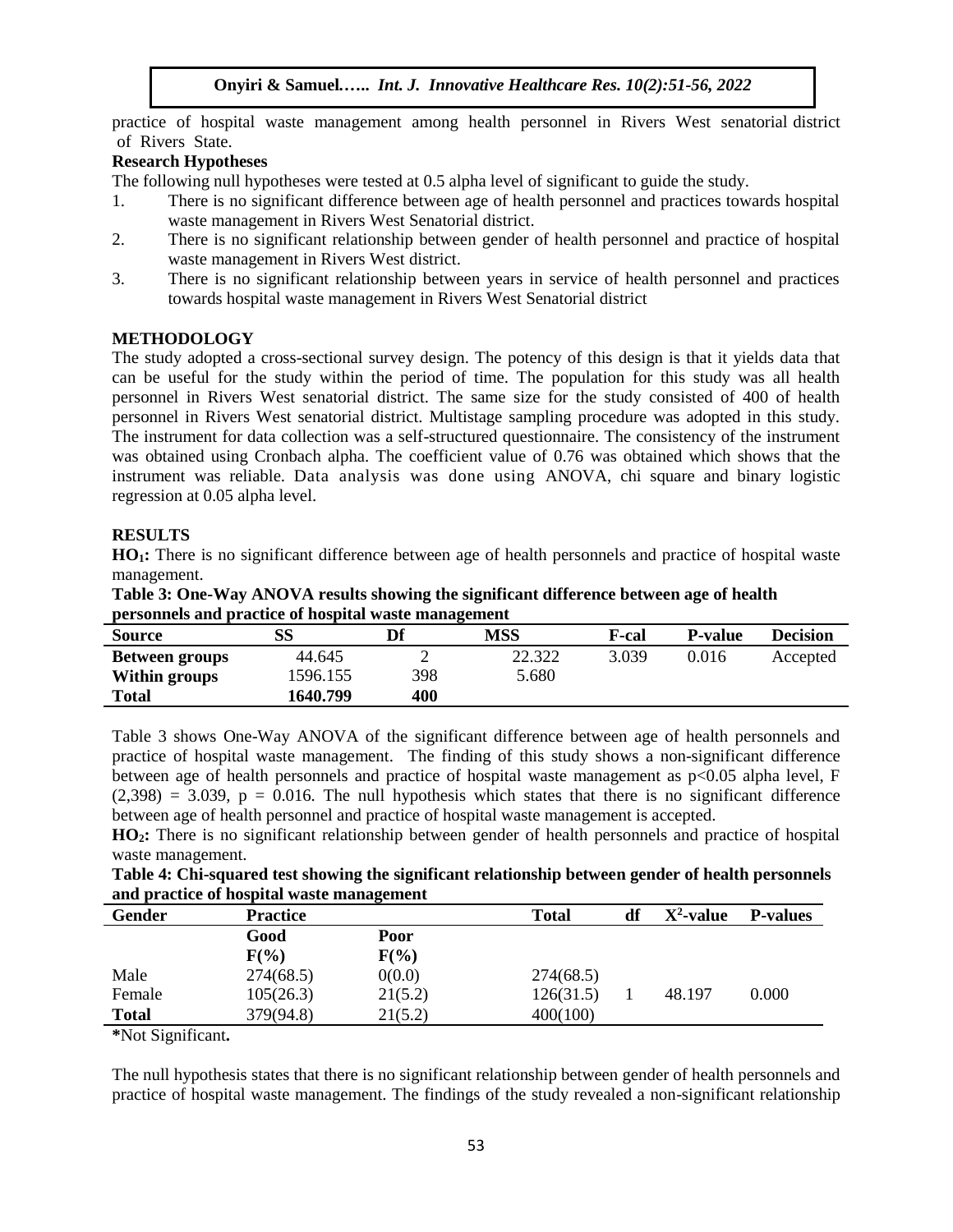between gender of health personnels and practice of hospital waste management (P<0.05, df = 1,  $X^2$  = 48.197). The null hypothesis is therefore accepted.

**HO3:** There is no significant relationship between years in service of health personnels and practice of hospital waste management.

| Table 5: Binary Logistic Regression analysis showing the significant relationship between years in |  |  |  |
|----------------------------------------------------------------------------------------------------|--|--|--|
| service of health personnels and practice of hospital waste management                             |  |  |  |

| <b>Years</b> in<br>service | <b>Practice</b> |                 | <b>Total</b> | df | $\overline{X^2}$ | <b>P</b> -<br>values | Odds<br>Ratio<br>(OR) | 95%CI         |
|----------------------------|-----------------|-----------------|--------------|----|------------------|----------------------|-----------------------|---------------|
|                            | Good<br>$F(\%)$ | Poor<br>$F(\%)$ |              |    |                  |                      |                       |               |
| $1 - 5$                    | 22(5.5)         | 0(0.0)          | 22(5.5)      | 4  | 62.27            | 0.000                | 0.505<br>Ref          | $0.03 - 2.41$ |
| $6 - 10$                   | 42(10.5)        | 0(0.0)          | 42(10.5)     |    |                  |                      |                       |               |
| $11 - 15$                  | 84(21.0)        | 21(5.2)         | 105(26.2)    |    |                  |                      |                       |               |
| $16 - 20$                  | 42(10.5)        | 0(0.0)          | 42(10.5)     |    |                  |                      |                       |               |
| 20 and<br>above            | 189(47.3)       | 0(0.0)          | 189(47.3)    |    |                  |                      |                       |               |
| <b>Total</b>               | 379(94.8)       | 21(5.2)         | 400(100)     |    |                  |                      |                       |               |

**\***Not Significant**.**

On binary logistic analysis, the finding of the study shows a non-significant relationship between years in service of health personnels and knowledge of hospital waste management ( $P < 0.05$ , df = 4,  $X^2 = 62.269$ ). The result shows that respondents who had spent fewer years in service were 1.98 times less likely to have good knowledge of hospital waste management compared to those who had spent longer years in service (OR=0.505, 95%CI: 0.03-2.41). The findings of the study revealed a non-significant relationship between years in service of health personnels and practice of hospital waste management. The null hypothesis is therefore accepted.

#### **DISCUSSIONS**

**HO1**: There is no significant difference between age of health personnels and practice of hospital waste management.

The findings of the study revealed a non-significant difference between age of health personnels and practice of hospital waste management (P<0.05, f(2, 398) = 3.039, P = 0.016). The findings of this study is in agreement with that of Adogu et al (2014), where the mean age of respondents was found to be 30- 37 years yet the practice of hospital waste management was poor. Also, the study is in line with that of Shivalli and Sowmyashree (2015), where it was found that age is not significantly associated with the practice of hospital waste management among health personnels. The similarities between these studies might be due to inadequate knowledge on hospital waste management and or failure to translate knowledge into practice. However, the study of Kumar et al (2013), reported that age is statistically significant to the practice of hospital waste management. In the same vain Mahmoudi, Sepandi, Saffari, Jafari and Masounibeigi (2016), also reported a positive correlation between age and practices towards hospital waste management. This might be due to the fact that younger staffs have more energy to put work into practice.

**HO2**: There is no significant relationship between gender of health personnels and practice of hospital waste management.

The findings of the study revealed a non-significant relationship between gender of health personnels and practice of hospital waste management (P<0.05, df = 1,  $X^2 = 48.197$ ). The findings of the study is in keeping with the study of Habeeb and Ahmad (2015), and that of Makhura et al (2015), where it found that there is no direct relationship between waste management practice and gender (0.0565,  $t = 1.3669$ ). The similarities in these studies might be due to the homogeneity of the population. However, the study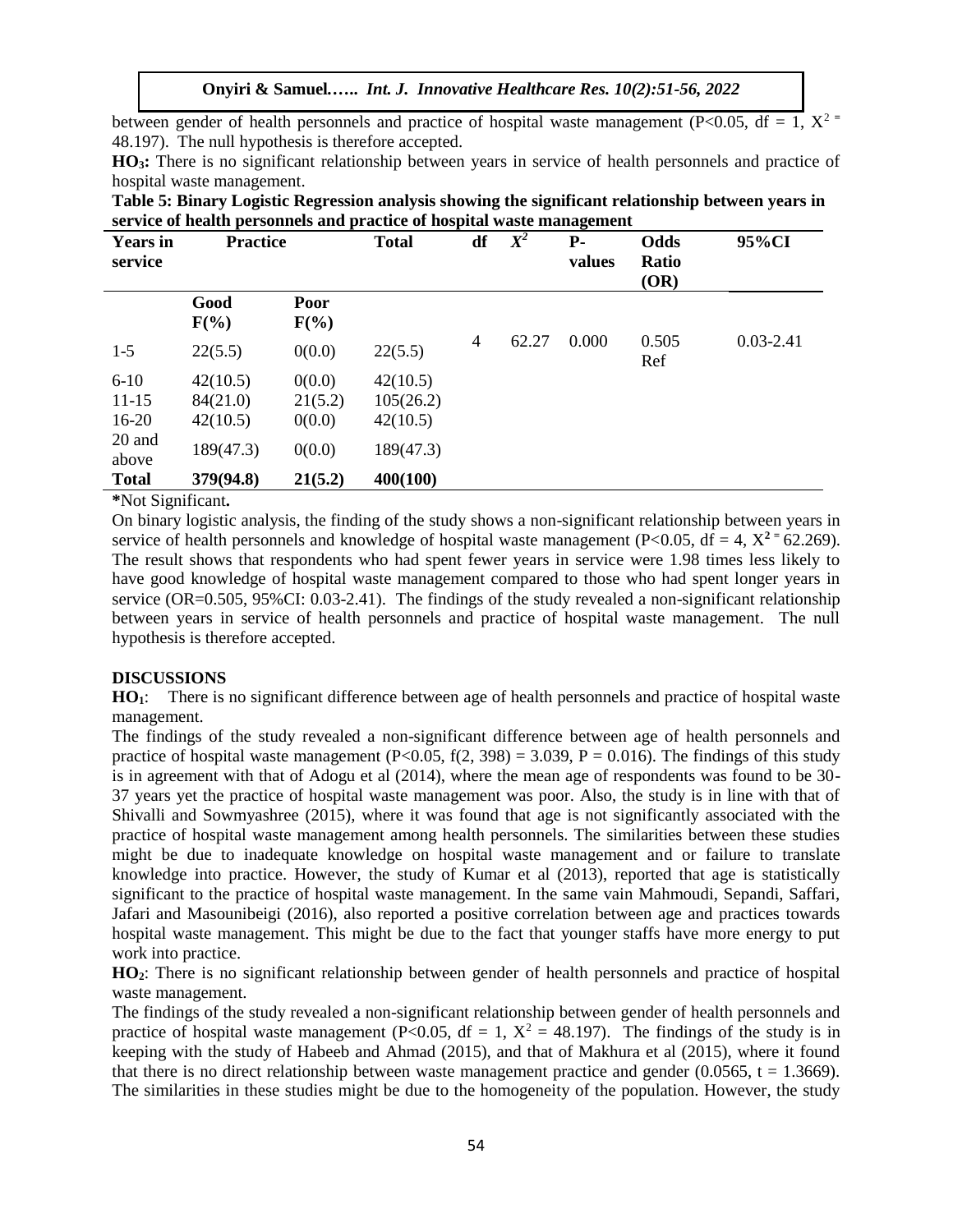differs from that of Kumar et al (2013), where it found that gender influences practice of hospital waste management. Similarly Ghareeb and Mohamed (2014) also disclosed that unsatisfactory hospital waste management practice is associate with gender. This might be due to the fact that either of the sex may have more interest in waste management and the type of training they have received on hospital waste management.

**HO3**: There is no significant relationship between years in service of health personnels and practice of hospital waste management

The findings of the study revealed a non-significant relationship between years in service of health personnels and practice of hospital waste management (P<0.05, df = 4,  $X^2$  = 62.269), and respondents who had spent fewer years in service were 1.98 times less likely to have good practice of hospital waste management compared to those who had spent longer years in service  $(OR = 0.505, 95\% \text{ CI: } 0.03 - 2.41)$ . The findings of the study is in line with that Kumar et al (2013), where it found that years and duration of service is not statistically significant to the practice of waste management among health personnel but also similar in terms of non-significance relationship in practice of hospital waste management and longer duration in service is report of Mohammed et al (2017). Also in keeping with the findings of the study was Shivalli and Sowmyashree (2015) which reported a non significant influence of years of experience on hospital waste management practice. This might be due to the fact that longer duration of service exposes health personnel to experience and practice adequate hospital waste management. However, the findings of the Present study differs from that of Hakim et al (2014), which showed a significant relationship between years in service and practice of hospital waste management. The difference in the two studies might be due to geographical location and the type of retraining and knowledge of hospital waste management.

#### **RECOMMENDATIONS**

In view of the findings of the study, the following recommendations were made:

- 1. Environmental agencies should properly monitor waste management practices in the health facilities so that knowledge level will be sustained and improved upon which will foster good practices of waste management among health personnel in Rivers State Senatorial District.
- 2. Environment health professionals should be employed and posted to health facilities to manage all forms of waste generated in the health facilities to ensure compliance to world standard of health and safety before waste products generated in health facilities are disposed.
- 3. Health and awareness campaign through fliers, bill boards, sharp flash posts and directions for waste collection should be made and kept or post/placed in strategic positions to guide against all forms of poor waste collections and indiscriminate disposal and handling of waste generated in medical facilities.

#### **REFERENCES**

- Abdulla, F., Qdais, H.A. & Rabi A (2008) Site investigation on medical waste management practices in northern Jordan. *Waste Management* 28, 450–458.
- Adogu, P.O.A., Ubajak, C.F. & Nebuwa, J.E. (2014). Knowledge and practice of medical waste management among health-workers in a Nigerian general hospital. *Asian Journal of Science and Technology.* 5 ('12,), 833-838.
- Chima, G.N., Ezekwe, I.C. & Digha N.O. (2011). An assessment of medical waste management in health institutions in Yenagoa, South-South, Nigeria. *World Review of Science, Technology and Sustainable Development.* 8 (2/3/4): 224-233.
- Das, S. K. & Biswas, R. (2016) Awareness and practice of biomedical waste management among healthcare providers in a Tertiary Care Hospital of West Bengal, India. *International Journal of Medicine and Public Health* 6(1) 19-25.
- Elnour, A.M., Moussa, M.M.R., El-borgy, M.D., Fadeuella, N.E. & Mahmoud, A.F1. (2015). Impacts of health education on knowledge and practice of hospital staff with regard to health care waste